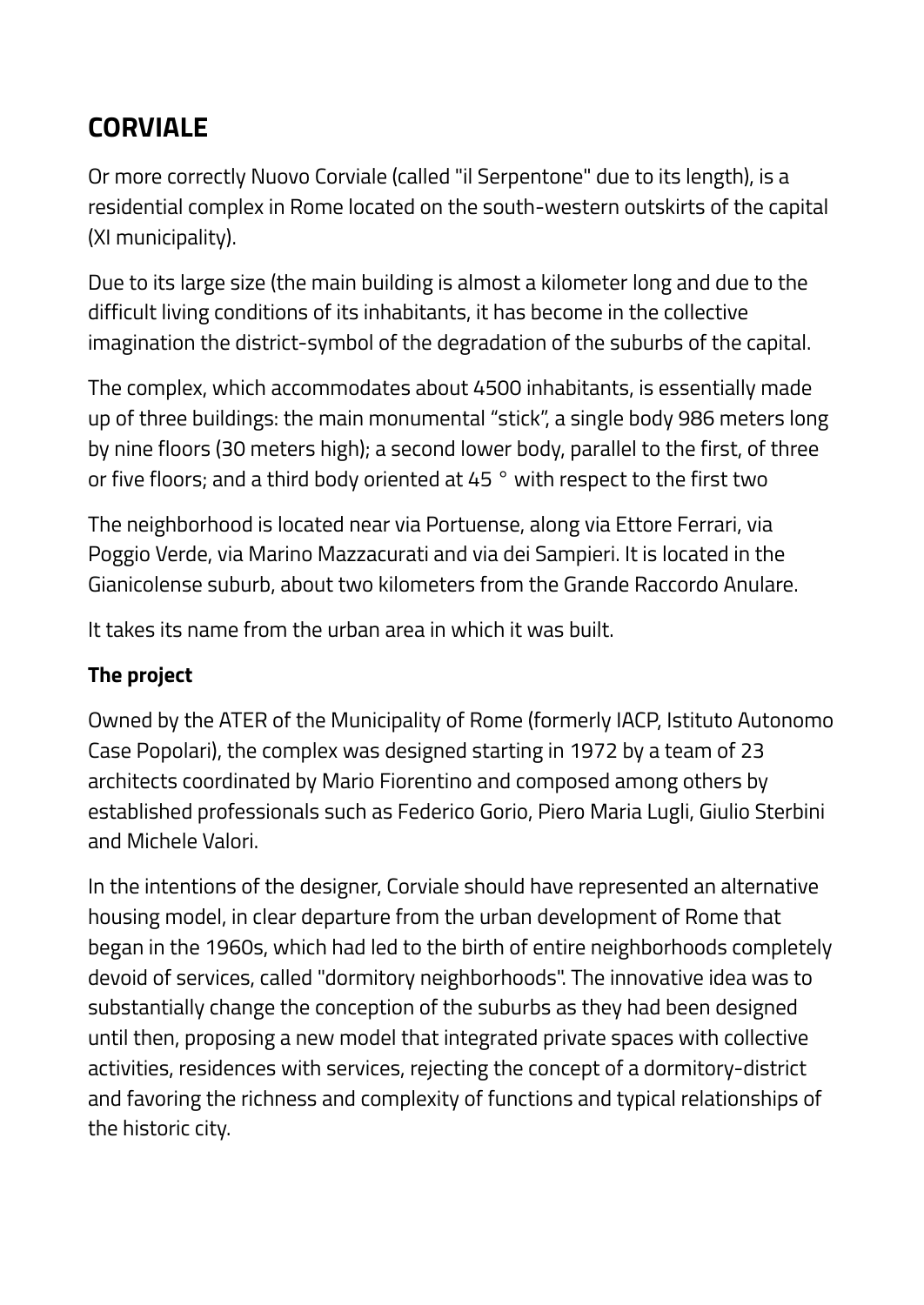Consisting of two slats of residences, the project had a total of 1200 apartments integrated with numerous collective spaces. The most revolutionary aspect consisted precisely in the idea of making the building completely autonomous, a complete fragment of the city able to offer its services to the entire community that would have inhabited and lived in it day after day. In fact, the project envisaged efficient services and large common spaces: four open-air theaters, district offices, the library, schools [from kindergarten to middle school], health services, market, a meeting room with five hundred seats and an entire floor (the fourth ) exclusively dedicated to commercial and craft activities, all overlooking the green of the Agro Romano. «The new Corviale is a large residential unit, a single building complex that contains and expresses the complexity and richness of relationships typical of the city», the Florentine designer himself defined it.

According to the judgment of the architect Franco Purini, "Fiorentino had a conception of living as a heroic movement, he wanted his mammoth housing machine to be a kind of community that would be self-regulating by making collective interests prevail over individual ones; Fiorentino, however, came out of time, when the Post-modern was established in architecture at the end of the seventies, which, on the contrary, rather exalted the individual and his private needs ". For Purini, "Corviale is the most important work created in Rome in all the seventies and one of the most significant architectures of world production of those years".

### The realization

The works, entrusted to a single construction company (Salice II), began in 1975 and progressed amidst difficulties and delays; they were suspended in 1982 due to the bankruptcy of the same company. The Florentine architect died in the same year of a heart attack, without having seen his project completed; the urban legend according to which he committed suicide for the remorse of having created a monster, is evidently false.

The first houses were delivered in October 1982 and the residential block was finished in 1984; but already a few months later the first illegal occupations by about seven hundred families took place, which continued throughout the 1980s and 1990s, despite the fact that the services provided to complement the houses had not yet been completed. In particular, the fourth floor of the central batten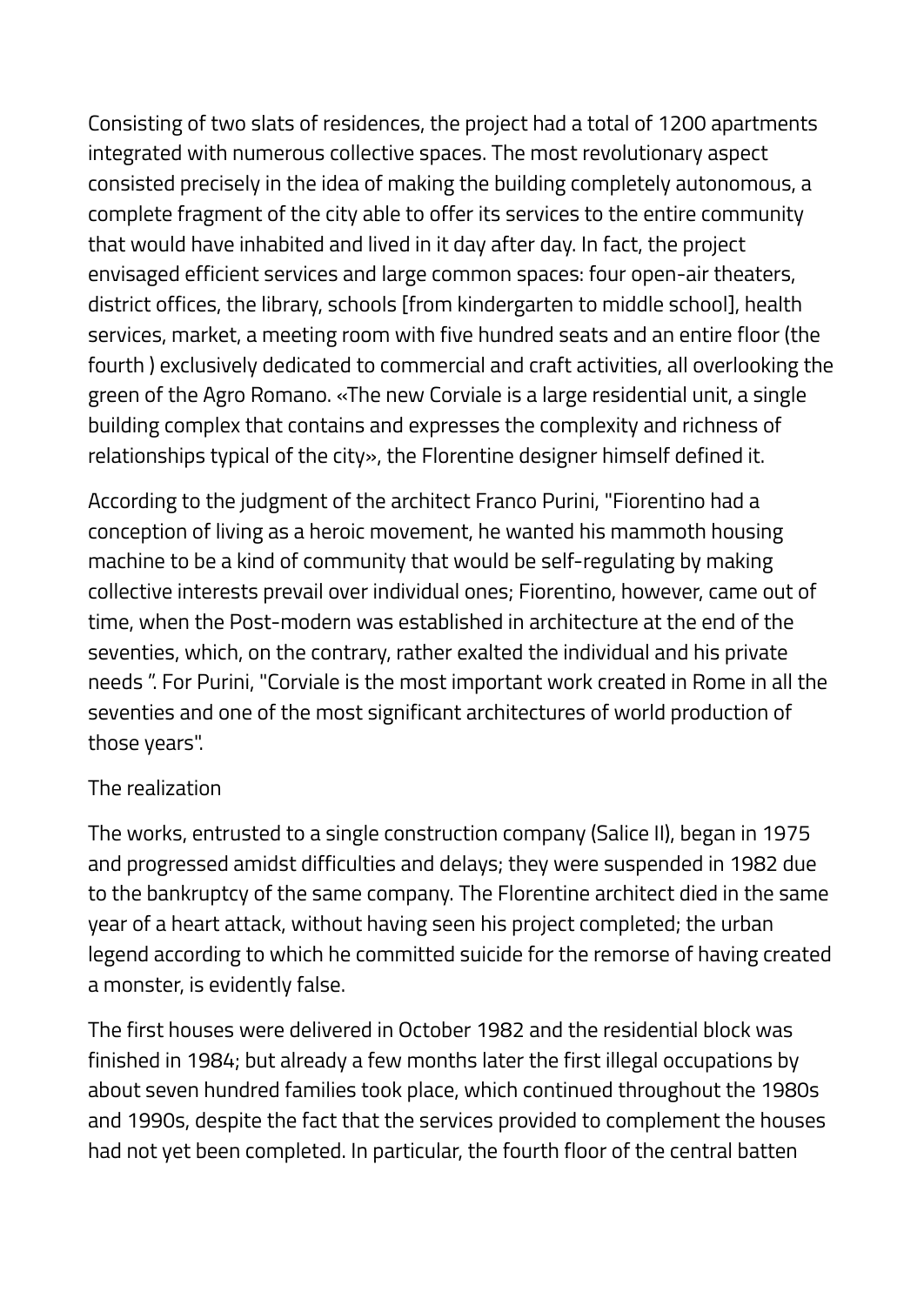it was illegally occupied and the premises, which should have been used as services, were used as homes, a situation that continues to this day.

Incorrect management conditions and functional problems have always been a constant in the history of the building: years of illegal occupation and total abandonment by the institutions have led in a few years the district to decay and dilapidation, so much so that since the 1980s Corviale has become the symbol of the degradation of the Roman suburbs.

Although slowly, the completion works have gone on over the years: the central part, or "service spine", which is located between the two slats, has been completed and houses some offices of the XI Town Hall, a center for mental illness of the ASL Roma D, the XV group of the traffic police, a cultural and artistic center "Il Mitreo" and, it contained, a farmer market. In addition, a group of artisans evicted from the shops in the historic center found their headquarters in the spaces of the central spine.

Inside the building there are the business incubator of the Municipality of Rome, an ASL clinic, an elderly center, a supermarket, various cooperatives and social and entrepreneurial activities.

After years of proposals, including the demolition suggested for example by Massimiliano Fuksas, Fabio Rampelli Teodoro Buontempo and others, and various redevelopment ideas, in 2008 the Ater and the Lazio Region presented a "rebirth plan" divided into two interventions: the first, called "Km Verde", designed by the architect Guendalina Salimei of the T-Studio, involves the complete renovation of the infamous fourth floor, with the demolition of what exists and the reconstruction of 103 new apartments instead of services planned by Fiorentino, works started in January 2019 and still in progress; the second is the winning project of the 2015 'Regenerare Corviale' international competition, an intervention by the design team coordinated by Laura Peretti architects. The project includes a new master plan for the public space of the entire sector, the construction of those services originally located on the fourth floor, the redesign and simplification of the entire vehicle and pedestrian circulation, as well as a new permeability between city and countryside. The entrances of the building are modified, passing from five to twenty-seven, the entire basement in the part of the ground connection, the area of the "fracture" which becomes a new square and the point of maximum connection between the different parts of the territory;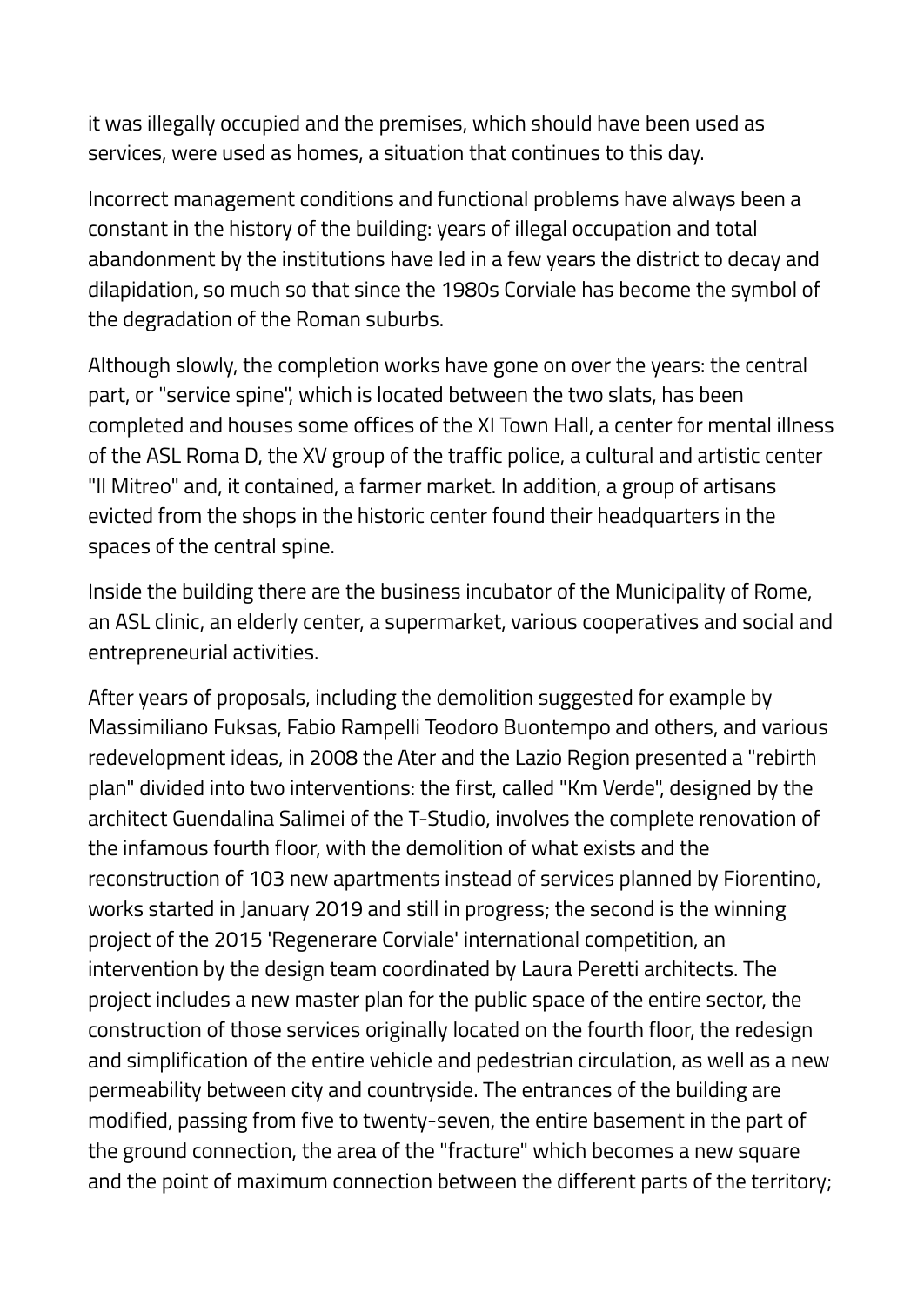#### **Features**

«In this sense, however, the misunderstanding that the Corviale is something like a dwelling unit must be immediately avoided. Corviale stands exactly the opposite of the dwelling unit, which was conceived as a repetitive element, as an element that is studied in its complexity and functionality and can be repeated. The Corviale was born as a unicum for that site and for this city of Rome. Its morphology is due to the monumental architecture of Rome and the reference to Le Corbusier's projects for the Unitè d'habitation in Marseille and the Corbusierhaus in Berlin is wrong "

The complex is made up of three bodies: the main one, 986 meters long, 37 high, for 9 floors plus the underground parking floor and divided into five lots, with inside galleries, courtyards and common areas; the second, located on the west side and parallel to the first, also 986 meters long, 9 high, divided into five lots of 3 and 5 floors, connected to the first body by five bridges placed on the five access axes; the third, separate and located on the east side of the main one, is rotated 45 degrees with respect to it and is 253.4 meters long, with a variable height between 19 and 23 meters, for 3/5 floors.

Inside the courtyards there is, for the whole length, another row of houses ("low houses") of two or three floors that overlook the courtyards and the countryside behind. It is entirely made up of reinforced concrete partitions. It houses 1200 apartments of different sizes, plus an innumerable series of houses that arose illegally in the common areas and in what was to be a shopping arcade on the 4th floor.

In the initial project the building was divided into six lots: each one had to be equipped with a common room for common activities. In addition, there was a meeting room, an open amphitheater (built), schools, craft workshops and a fourth floor dedicated to commercial establishments.

Not far from the terminal of the third building, on the site where a green area once stood, the "Casetta Mattei" shopping center, already present in the original project, was completed in 2005.